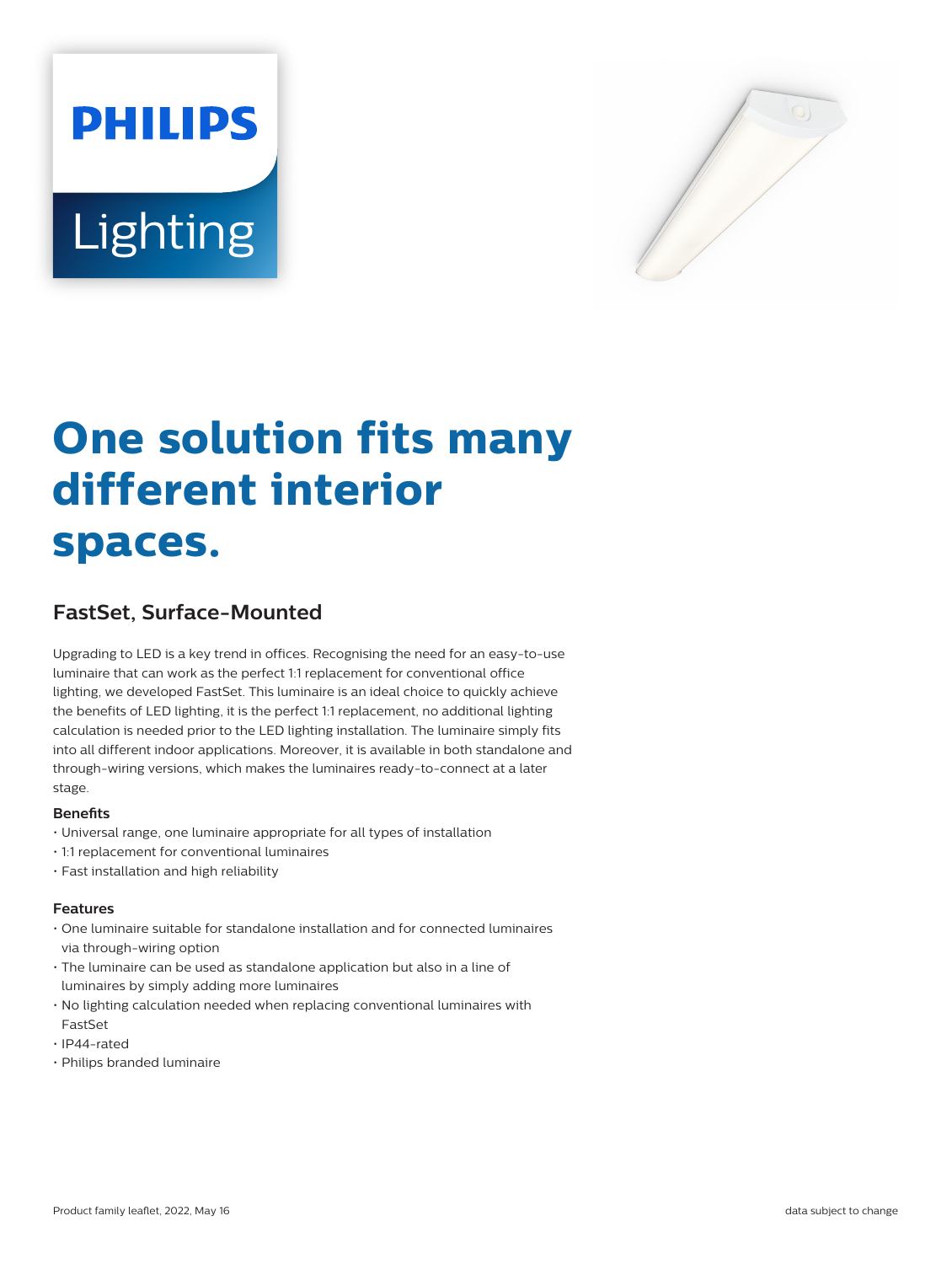## **FastSet, Surface-Mounted**

### **Application**

- Office buildings
- Educational spaces
- Garages, interior parking spaces

#### **Specifications**

| <b>Ambient Temperature</b>               | 0 to +35 $°C$                | <b>Initial LED luminaire</b> | 107, 109, 120 lm/W                |
|------------------------------------------|------------------------------|------------------------------|-----------------------------------|
| Beam angle lightsource 116 °             |                              | efficacy                     |                                   |
| Main colour of the                       | White                        | Initial luminous flux        | 2400 lm, 4800 lm, 6000 lm         |
| luminaire                                |                              | Input frequency              | 50 to 60 Hz                       |
| Connection                               | Connection unit 5-pole (CU5) | Input voltage                | 220-240 V                         |
| Initial correlated colour 3000 K, 4000 K |                              | Inrush current (A)           | 8A                                |
| temperature                              |                              | Light source colour          | 830 warm white, 840 neutral white |
| Initial input power                      | 20 W. 45 W. 55 W             | <b>Material</b>              | Housing: metal                    |
|                                          |                              |                              |                                   |

#### **Versions**



#### **Product details**

**FastSet-SM150C-4DPP.TIF FastSet-SM150C-5DPP.TIF**



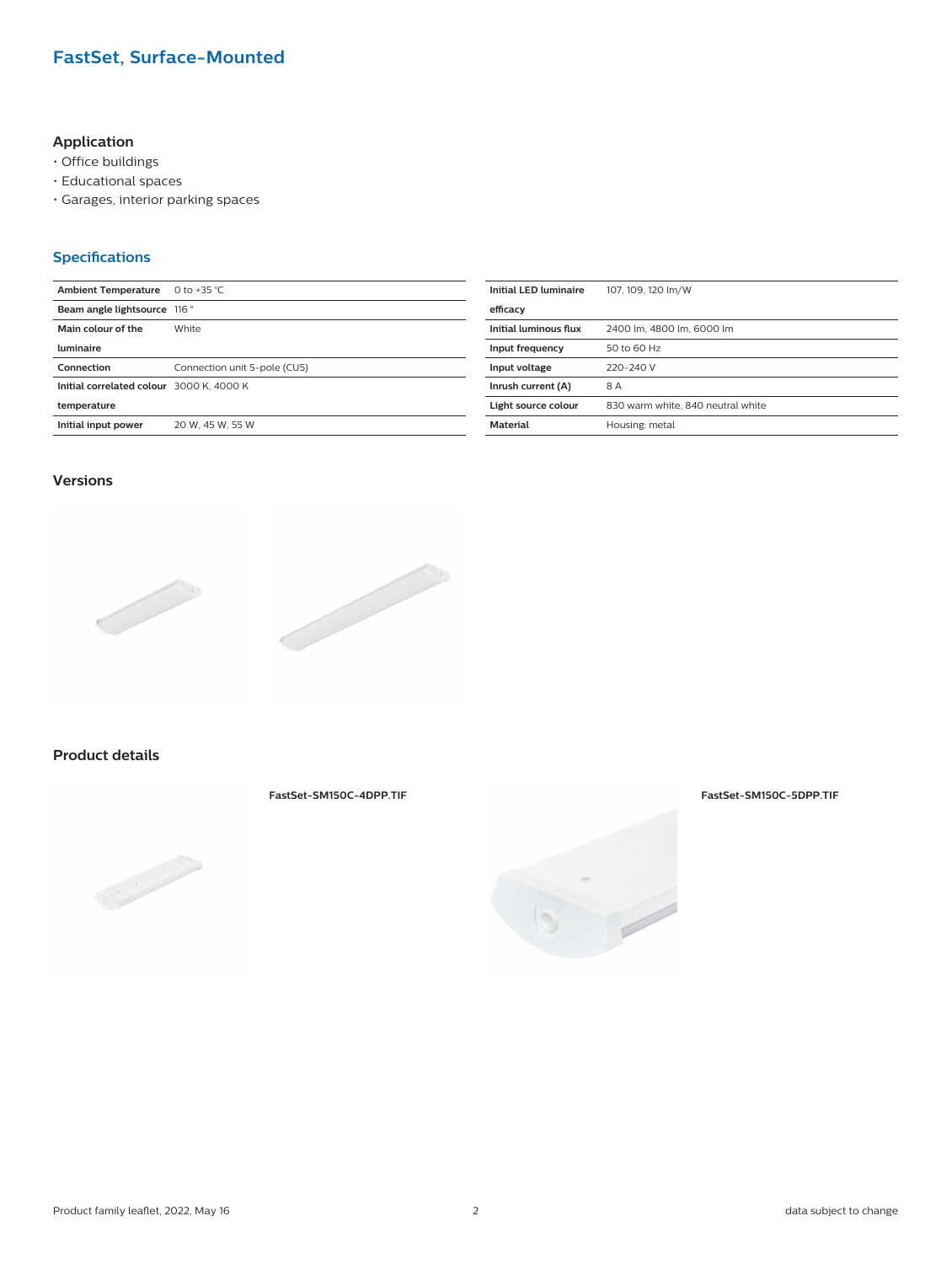# **FastSet, Surface-Mounted**

#### **Product details**





**FastSet-SM150C-2DPP.TIF FastSet-SM150C-7DPP.TIF**





**FastSet-SM150C-8DPP.TIF FastSet-SM150C-9DPP.TIF**

**FastSet-SM150C-3DPP.TIF**